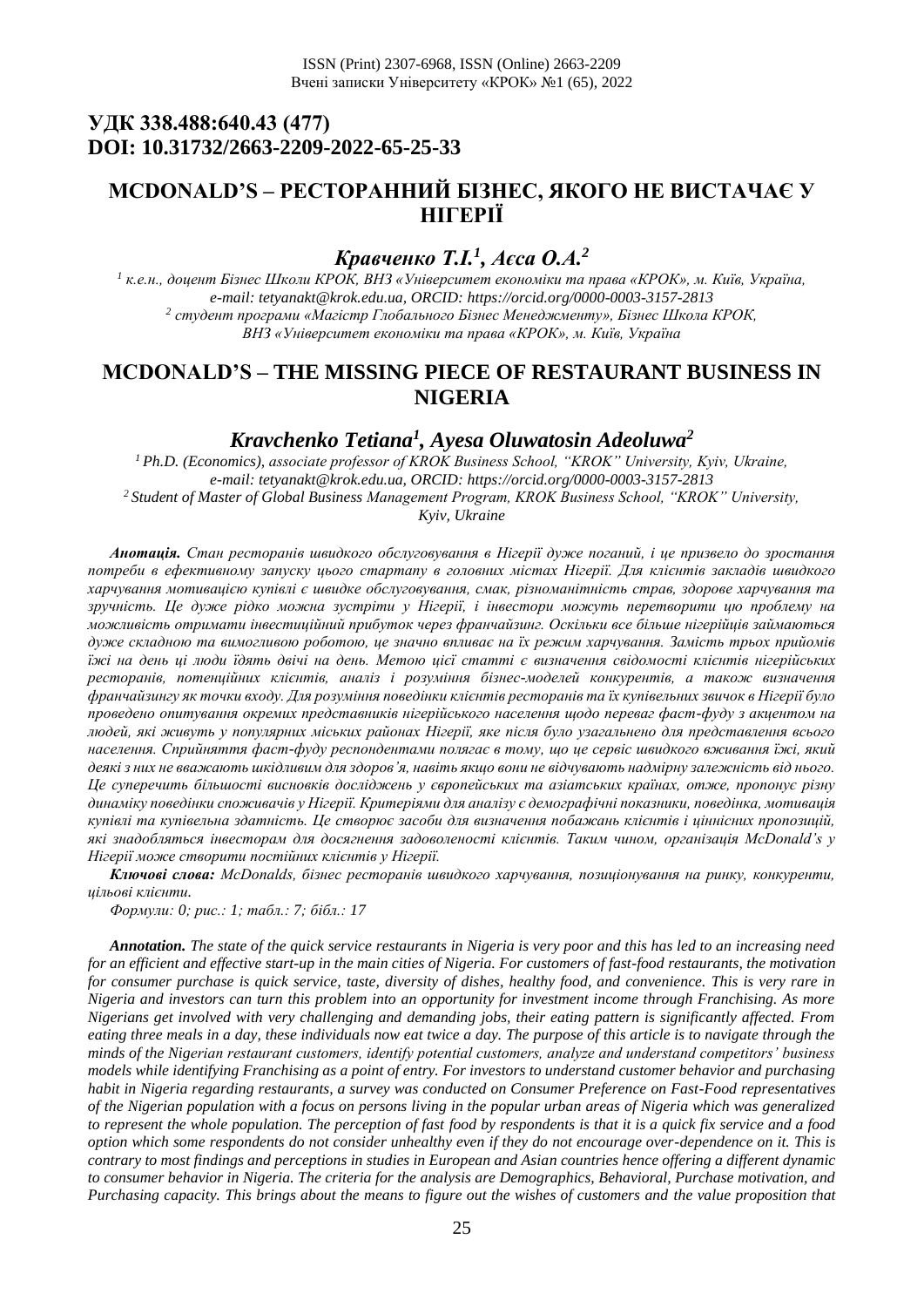ISSN (Print) 2307-6968, ISSN (Online) 2663-2209 Вчені записки Університету «КРОК» №1 (65), 2022

*would be required by investors to achieve customer satisfaction. In this manner, the McDonald's organization can create unswerving clients in Nigeria.* 

*Key words: McDonald's, Fast-Food Restaurant Business, Market Positioning, Competitors, Target Customers. Formulas: 0; fig.: 1; tabl.: 7; bibl.: 17*

*Introduction.* Restaurant investing refers to finance sourcing, borrowing, and/or loaning to start, expand, support, or refurbish a restaurant business. The restaurant sector is one of the largest consumer sectors in Nigeria and it started experiencing rapid growth from 1970 to 1980 in the era of Restaurants like Kingway, Leventis and, Kas Chicken. Currently, there is no McDonald's franchise in Nigeria although, Nigerians love to consume rapid, tasty, and less expensive meals. In 2019, CEO Chris Kempczinski in his Annual Letter to Stakeholders, states that "McDonald's is by far one of the world's great brands". Unfortunately, McDonald's only exists in four African countries namely Morocco, Egypt, South Africa, and Mauritius. The quick-service restaurant industry in Nigeria is growing rapidly as it is driven by urbanization and the increasingly rapid lifestyles of Nigerians encouraging them to choose restaurant meals over homemade meals. For prospective investors, questions could be asked if Nigerians really like rapid meals or if the McDonald's franchise would be loved by the final consumer in order to facilitate restaurant investment.

*Literature review.* A considerable number of reports and only a few pieces of literature were published on McDonald's. Some of these research and studies are by Beck Todd [2], Dowling, P. J. and Welch, DE [3]. However, more research and discourse needs to be done on this topic and organizations need to be aware.

*Aim.* The purpose of this article is to develop a basic understanding of why Nigerian fast-food customers want McDonald's and how to attract investors to finance establishing a McDonalds' Franchise in Nigeria.

*Results.* McDonald's is the world's largest American fast-food chain restaurant in the world with over 39,000 stores in 119 countries. Currently, it employs over 200,000 people worldwide and it is listed on the New York Stock exchange (NYSE) with a market capitalization of \$177.85 billion. The most popular menu of the brand McDonald's is its burger and it currently has over 80% of its restaurants across the globe as franchises.

*Mission and Vision Positioning.* McDonald's corporate mission is "to be our customers' favorite place and way to eat and drink" while its vision statement is "to move with velocity to drive profitable growth and become an even better McDonald's serving more customers delicious food each day around the world."

*Missing Piece in Lagos, Nigeria.* There is a huge market for fast food or restaurants in Nigeria. Some of the competitors that would be faced by McDonald's in Nigeria are shown in Table 1.

Table 1

| <b>Elements</b>                 | KFC                                                                     | <b>Dominos</b>                                                                     | Mr. Biggs                                | <b>McDonald's</b>                                                                                     |
|---------------------------------|-------------------------------------------------------------------------|------------------------------------------------------------------------------------|------------------------------------------|-------------------------------------------------------------------------------------------------------|
| <b>Location</b>                 | 24,104 (2020)                                                           | 17.000 (2020)                                                                      | 170 (2020)                               | 38,695 (2020)                                                                                         |
| Revenue                         | 27.90 billion USD (2020)                                                | 4.117 billion USD (2020)                                                           | 1.4 million USD (2020)                   | 21.08 billion USD (2020)                                                                              |
| <b>Founded</b>                  | 1930                                                                    | 1960                                                                               | 1986                                     | 1940                                                                                                  |
| <b>Employees</b>                | 1.5 million (2020)                                                      | Over 300,000 (2020)                                                                | Over 7000 employees                      | Over 210,000 employees                                                                                |
| <b>Mission</b>                  | To serve finger lickin'<br>good food to all our<br>customers            | To be the leader in<br>delivering off-premise<br>pizza convenience to<br>consumers | To be a superior<br>convenience provider | To be our customers' favorite<br>place and way to eat and<br>drink.                                   |
| <b>Target</b><br>audience       | Customer of all ages who<br>like to eat the fried<br>chicken            | Lower middle class and<br>middle-class income<br>group.                            | Children and Families                    | Lower and middle-class<br>males and females between<br>the ages of 8 and 45.                          |
| Value<br>proposition            | Tasty Fast Food, Secret<br>Recipe,                                      | Distinct pizza                                                                     | Signature Rice recipe                    | Unique taste, Quick Service,<br>Constant quality across the<br>globe                                  |
| <b>Sales</b><br><b>channels</b> | Restaurant, Franchise,<br>Social media, 3rd Party<br>Delivery Services. | Restaurants, Franchise,<br>3rd Party Delivery, Social<br>media and Drive-in.       | Restaurants, Delivery<br>Services        | Restaurants, Franchise,<br>Delivery Services, Drive<br>through, Social media, Malls,<br>Gas stations. |

### **Competitor's Analysis of Restaurant Business**

*Sourse: developed by author*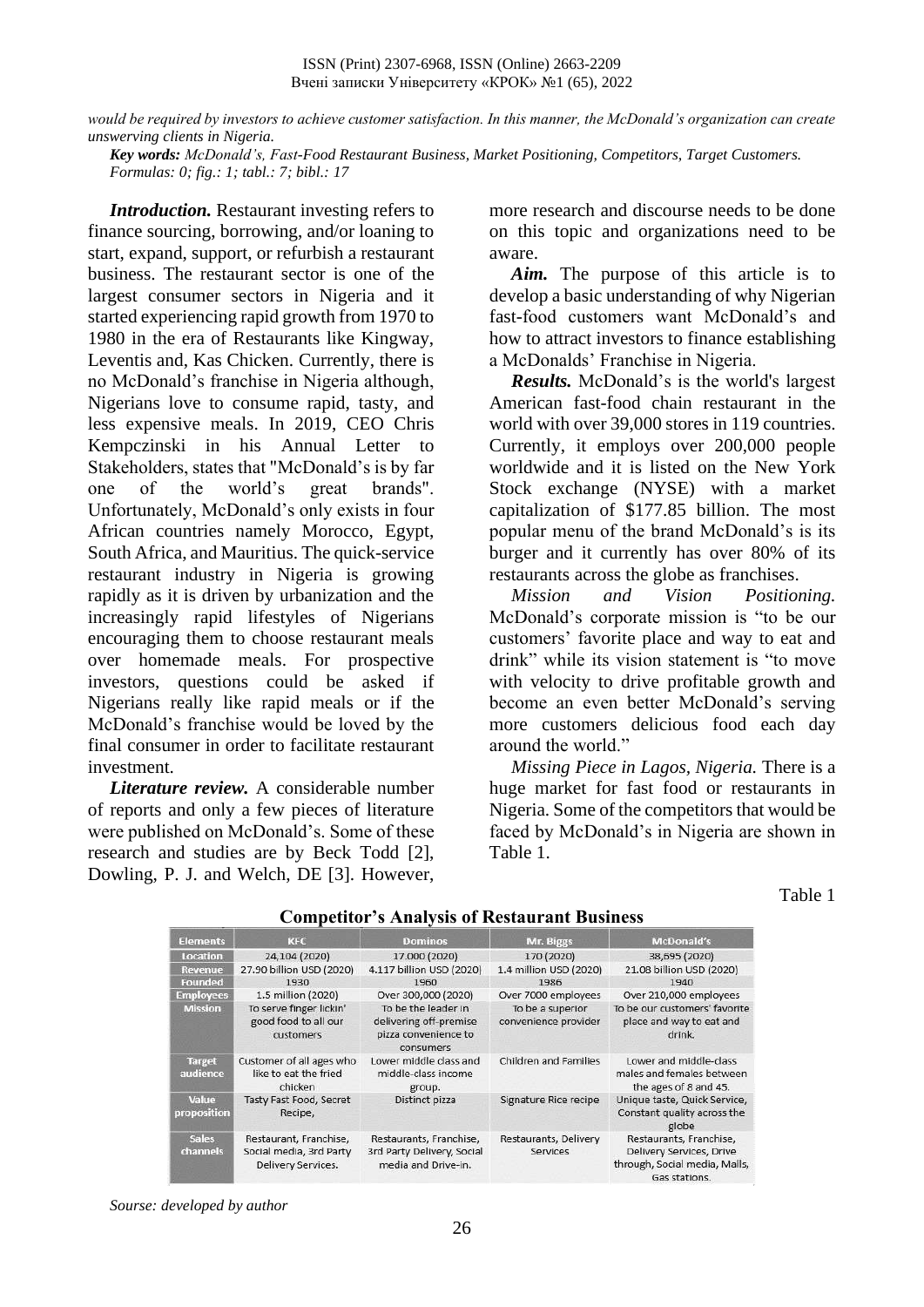KFC and Dominos are associated with luxury or elite spending patterns and they decide early precisely on which segments within the middle-income category to be targeted, and methods of adapting the menu to local tastes. The popularity of the foreign chains during the recent pandemic is a result of these adaptations. Very few local chains are like this, as most of them remain unevolved or less concerned with branding and innovations.

To study consumer preference a sample of a group of 35 taken was taken as representatives of the Nigerian population with a focus on persons living in the popular urban areas of Nigeria. Findings from the survey will be generalized to represent the whole population. The respondents' responses are illustrated in table 2.

Table 2

| Criteria                      | <b>Sub Criteria</b>                            | <b>Description</b>                                                                      |
|-------------------------------|------------------------------------------------|-----------------------------------------------------------------------------------------|
| <b>Demographics</b>           | Age                                            | 18-50 with about 68.6% from the range of 25-35 years                                    |
|                               | Gender                                         | 20 Female respondents (57.1%) and 15 Male respondents (42.9%)                           |
| <b>Behavioral</b>             | <b>Preferred Nigerian</b>                      | KFC had a high response of 12 (34.3%), while the bulk of                                |
|                               | Restaurant (Tantalizer,<br>KFC Mr. Biggs, TFC) | respondents (15) preferred other fast-food restaurants not in the<br>survey             |
|                               | Frequent patronage                             | About 80% (28) of respondent eat fast-food 1-2 weekly                                   |
|                               | Time to Visit                                  | High response is from 12pm to 9pm                                                       |
|                               | Perception                                     | Quick fix, Food and Quick Services                                                      |
|                               | <b>Health Concerns</b>                         | No (57.1%), Yes (42.9%)                                                                 |
| <b>Purchase</b>               | Reasons for patronage                          | Quick service, Taste, Variety, Ambience and Convenience                                 |
| motivation                    | Perception                                     | Lunch option                                                                            |
| <b>Purchasing</b><br>capacity |                                                | Average expected cost Over 70044 (51.4%), 50044 (22.9%) and 70044 (17.1%), 40044 (8.6%) |
|                               | <b>Employment type</b>                         | Salary earner (54.3%), Self-employed (34.3%), Business Owner<br>(8.6%)                  |

### **Portrait of a Potential Customers**

*Source: Developed by author (Findings from Survey on Customer Preferences)* 

Most of the respondents' ages range from 18 to 50 with a concentration between ages 25 to 35 years. The respondents prefer KFC while others prefer less popular restaurants or local vendors. The frequency of patronage is around 1-2 times weekly for most of the correspondents from a period of 12 pm to 9 pm; this gives the impression that most Nigerians consider fast food as an alternate lunch option. The perception of fast food by the respondents is that it is a quick fix/service and a food option which over 57% of respondents do not consider unhealthy even if they do not encourage over-dependence on it. The average expected cost of a restaurant standard meal according to most respondents should be from 700N and above.

To appease health-conscious parents, fruits such as apples and orange slices should be offered as substitutes for French fries. Yogurt would be the perfect replacement for the cookies that are classically included in the boxed meal, and fruit juices and milk as alternatives for soft drinks. As young children

are very active with high energy levels, playgrounds that allow climbing, crawling, and other moderately strenuous activities should be included in restaurant locations.

The young adult segment is the main source of income for any business as it possesses a disposable income that is usually lower than average but the consumption pattern is more when compared to the consumption pattern of the older adult segment. This segment should include advertising of trendy music and images of youths enjoying McDonald's food while engaging in vigorous and energetic activities to portray predominant integrated communications for all young adults. As for the proper adult segment, McDonald's should tweak its menu by offering fewer less in calories and healthy food. To attract and retain business-minded customers, lighter and healthier food offerings should replace traditional fatty foods at McDonald's.

The franchise firm should also attempt to lure business customers with fresh, organic, and sustainable foods as breakfast and lunch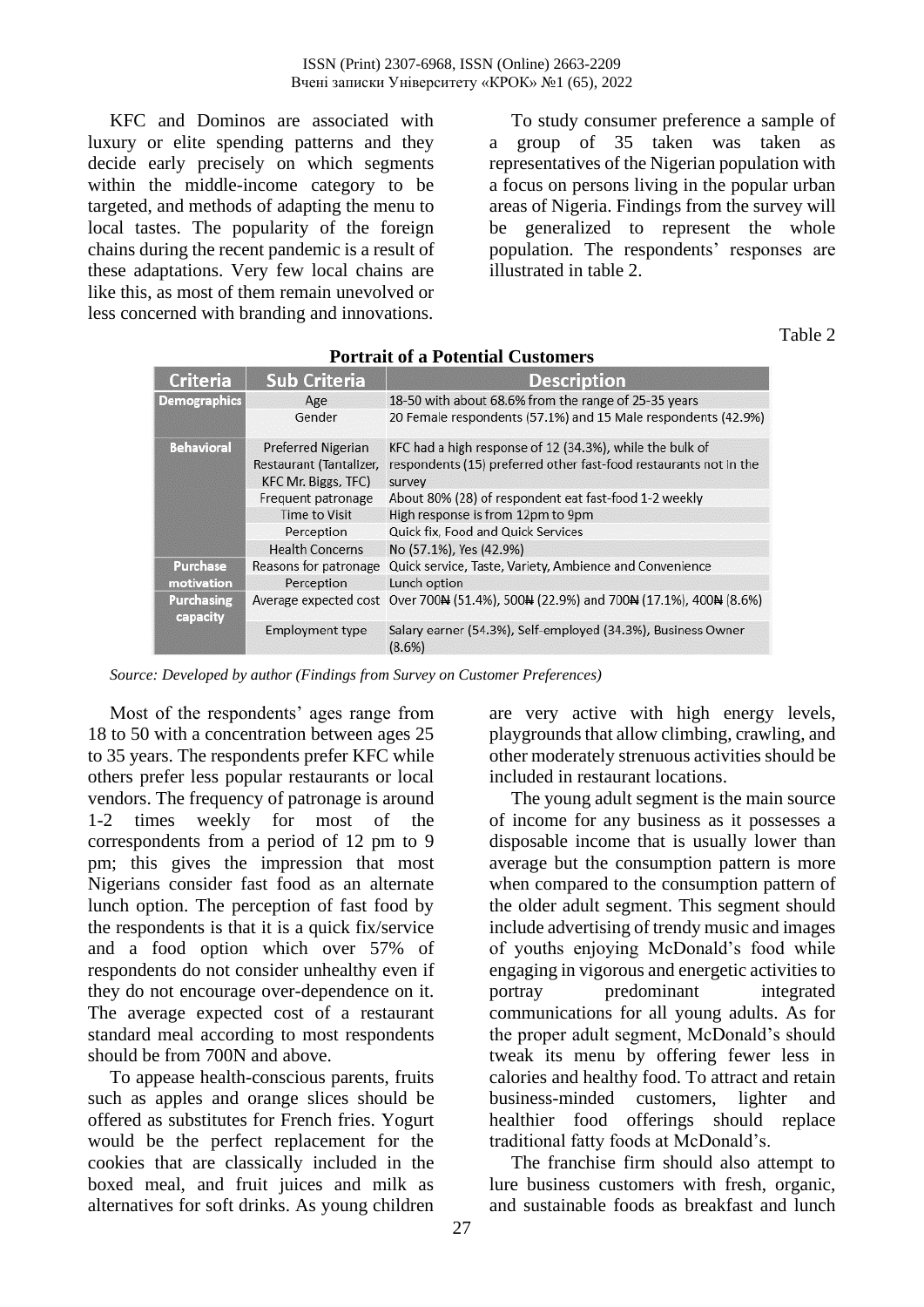meals are most often consumed by business customers. The cost of cooked meals from fastfood restaurants is not that much different from local canteens and with the little time available to many Nigerians due to work schedules, fast food is highly patronized mainly for lunch breaks. Most individuals get off to their jobs very early and return late from their jobs with little or no time to prepare food to eat. That leaves them with no choice but fast food options and this is a big loophole that investors should explore. With the rise of cashless payment options, the growing influence of social media and digital marketing services in Nigeria, McDonald's can expect to make huge sales through deliveries to homes and offices based on online orders via smartphones and computers.

For investors, access to funds is vital towards achieving the goals of the customers as well as long- and short-term goals. To start a McDonald's franchise in Nigeria, investors need finances to expand, reopen or even readjust restaurant operation including payroll, equipment, staffing, and other costs in order to generate a net profit. As we all remember, during the recent pandemic, most restaurant businesses closed down due to the lack of finances to keep going. Identifying these investors will help elaborate on how to attract them for raising capital for the restaurant business. Potential funding sources are shown in table 3.

Table 3

| <b>Investors</b>                                  | <b>Attractions</b>                       |
|---------------------------------------------------|------------------------------------------|
| · Angel Investors                                 | • Ownership equity                       |
| <b>Asset-based Lending</b><br><b>Investors</b>    | • Borrower's assets as<br>collateral     |
| <b>Friends and Family</b><br><b>Investors</b>     | Little or no pressure on<br>payback      |
| <b>Initial Public Offering</b><br>(IPO) Investors | Purchasing shares of the<br>٠<br>company |
| <b>Leasing Investors</b>                          | • Fixed assets                           |
| <b>Debt Issue investors</b>                       | • Interest payment                       |
| <b>Venture Capitalist</b>                         | • Equity stake                           |

#### **Potential Funding Sources**

*Source: Developed by author*

McDonald's as a business conducts extensive research on a year-in basis with collated data from other franchise owners and their franchisees. Based on the McDonalds'

franchise disclosure document [8], the estimated cost of opening a McDonald's franchise is a total estimated investment from \$936,500 to \$1,746,195.

Table 4

| <b>Estimated Initial Investment</b>                 |                          |                                                        |
|-----------------------------------------------------|--------------------------|--------------------------------------------------------|
| <b>Type of Expenditure</b>                          | <b>Estimate</b>          | <b>Illustration</b>                                    |
| Initial Franchise Fee                               | \$45,000                 | non-refundable fee paid to franchisor                  |
| Real Estate and Building (Rent)                     | \$0 to \$229,000         | rent based on location, size and type<br>of restaurant |
| Signs, Seating, Equipment, and<br>Décor             | S640,000 to \$1,150,000  | purchased from vendors                                 |
| <b>Opening Inventory</b>                            | \$20,000 to \$39,000     | purchased from vendors                                 |
| Miscellaneous Opening Expenses                      | \$46,500 to \$58,195     | as incurred from vendor's utilities                    |
| Additional Funds for initial<br>months of operation | \$185,000 to \$225,000   | as incurred to vendors, suppliers, and<br>utilities    |
| <b>Total</b>                                        | \$936,500 to \$1,746,195 |                                                        |

*Source: Developed by author*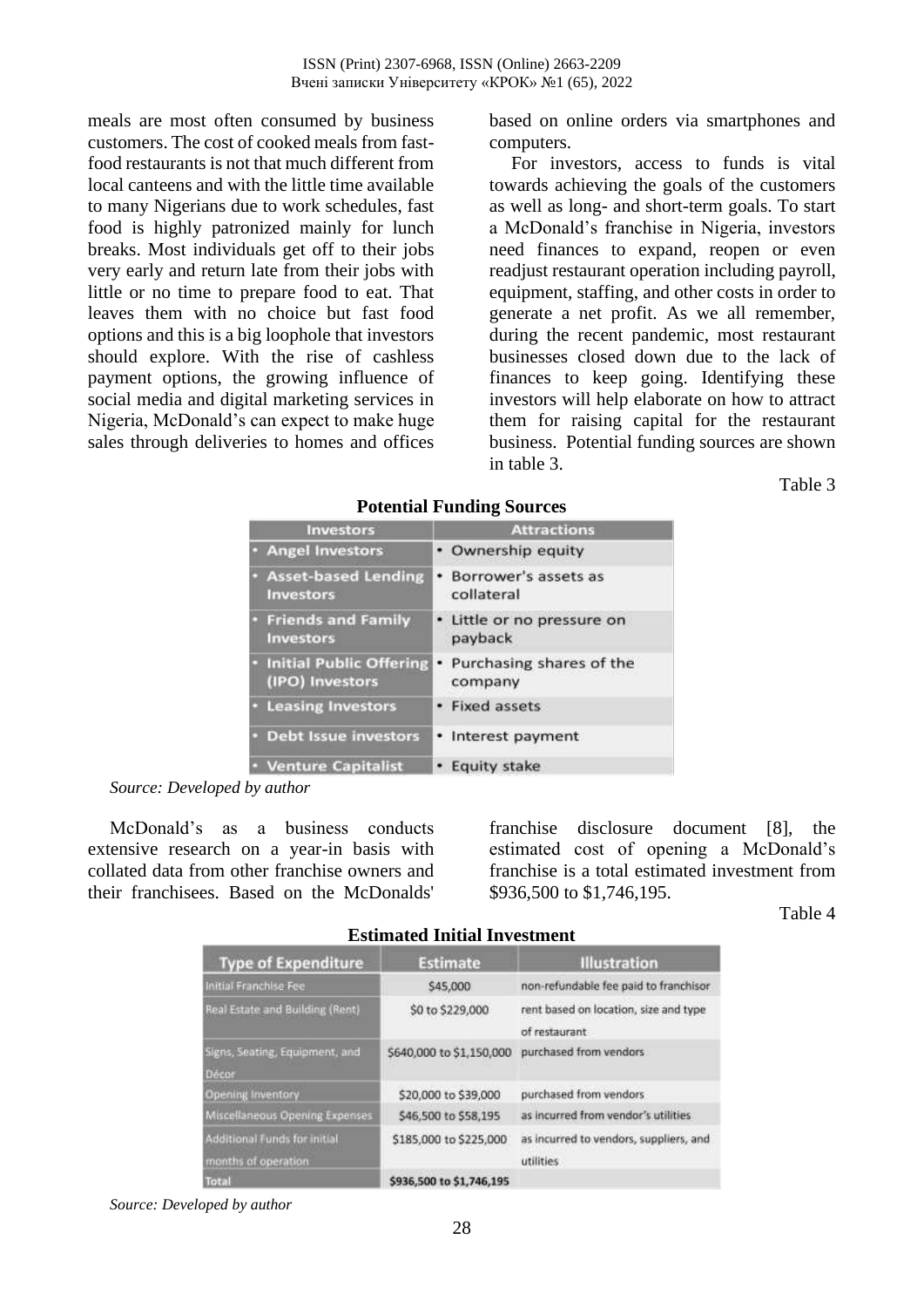Table 4 also includes ongoing costs like royalties and advertising fees. The real estate and building rent cost varies due to the size of the building, locations, estimated sales volume, transportation charges, and sales tax. Initial down payment is required when you purchase a new restaurant (40% of the total cost) or an existing restaurant (25% of the total cost). The down payment must come from non-borrowed personal resources, which include cash on hand; securities, bonds, and debentures; vested profit sharing (net of taxes); and business or real estate equity, exclusive of your residence.

Since the total cost varies from restaurant to restaurant, the minimum amount for a down payment will vary. Generally, you need a minimum of \$500,000 of non-borrowed personal resources to be considered to open a McDonald's franchise. The cost is based on the assumptions that there are no unforeseen changes in the expectancy in the popularity of our restaurant and access to investments and financing are sufficient to maintain and fulfill establishing a new McDonald's franchise restaurant in Nigeria.

Currently, the level of insecurity in Nigeria would deter the establishment of McDonald's in all 36 states of Nigeria. Table 5 shows that investors can start up with 50 branches across Nigeria with 20 branches in Lagos, 10 branches in Abuja, while the other 20 branches can be spread across other selected states.

Table 5

| r unu izistrittutiva                   |                    |                              |
|----------------------------------------|--------------------|------------------------------|
| <b>States</b>                          | <b>Restaurants</b> | <b>Total</b>                 |
| Lagos                                  | 20                 | \$18,730,000 to \$34,923,900 |
| Abuja                                  | 10                 | \$9,365,000 to \$17,461,950  |
| <b>Other Selected</b><br><b>States</b> | 20                 | \$18,730,000 to \$34,923,900 |
| <b>Total</b>                           | 50                 | \$46,825,000 to \$87,309,750 |

### **Fund Distribution**

*Source: Developed by author*

A franchisee's individual financial results may differ from the results stated in the pro forma statements for various reasons. Though considering that the information reported in this pro forma statement reflects the operating results before occupancy costs for independent franchisee restaurants that opened for at least 1 year. In reality, such operating income before occupancy cost figures should not be construed as the financial results or profit before occupancy costs which might be experienced by a franchisee with a similar sales volume nor should there be an indication that any particular sales volume will be obtained.

This is due to the nature of business in reality; an individual franchisee is more likely to experience operating expense variations which might include, but are not limited to, general insurance, legal and accounting fees, labor costs, and store management benefits (life and health insurance, etc.). Other market conditions can come into play also; operational

and management methods employed, geographical differences, and menu price variations may significantly affect operating results.

Sales revenue projected in the pro forma statement in table 6 is expected to constantly grow with gains in the second year based on rapid developments like digital innovations and vertical integration. It is assumed that further sales together with wise investments of the retained profits will yield further growth. Based on these expected developments, the expansion process might be accelerated throughout the third year.

The "Other Operating Expenses" includes costs, but not limited to: labor franchisee's salary as manager, payroll taxes, advertising fee, promotion, outdoor services, linen, operating supplies, small equipment, maintenance and repair, utilities, office supplies, legal and accounting fees, insurance, real estate and personal property taxes,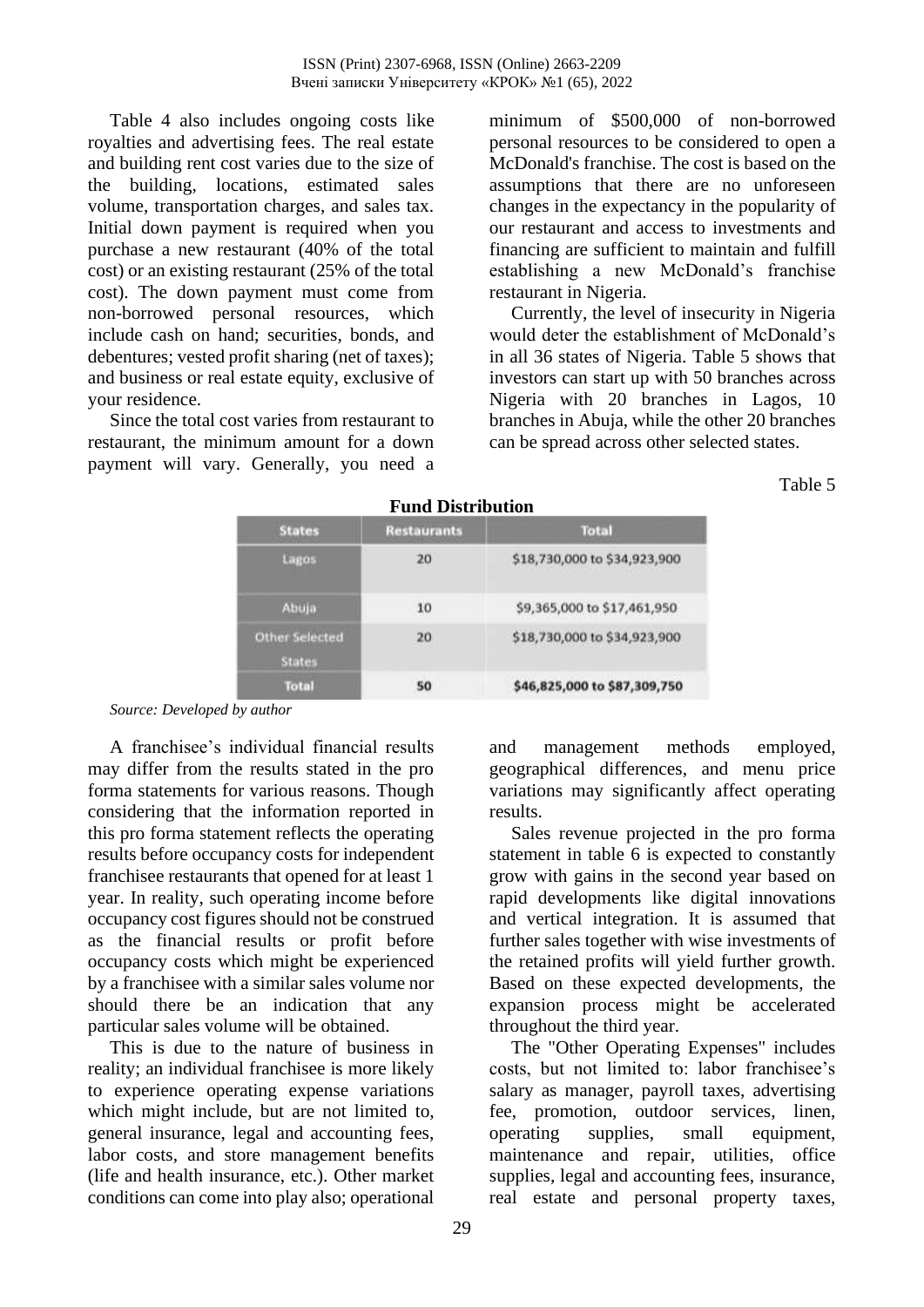**Pro Forma Income Statement of McDonald's for the next 3 years**

business operating licenses, and non-product income or expense, etc. While the "Operating Income before Occupancy Costs" refers to operating income excluding rent, service fee, interest, and income taxes.

#### Table 6

| Indicator                                        | 2022         | 2023    | 2024         | 2025         |
|--------------------------------------------------|--------------|---------|--------------|--------------|
|                                                  | <b>Total</b> | Total   | <b>Total</b> | <b>Total</b> |
| Number of customers, '000                        | 533          | 576     | 622          | 672          |
| Average check, \$                                | 4.5          | 4.5     | 4.5          | 4.5          |
| Sales Revenue '000, S                            | 2,400        | 2592    | 2799         | 3023         |
| Total cost Of Sales '000, \$                     | $-637$       | $-650$  | $-620$       | $-600$       |
| Gross Profit '000, \$                            | 1,763        | 1,942   | 2,179        | 2,423        |
| Other Operating Expenses '000, \$                | $-1,037$     | $-1120$ | $-1210$      | $-1306$      |
| Operating Income Before Occupancy Costs '000, \$ | 726          | 822     | 970          | 1,117        |
| Occupancy Costs '000, \$                         | $-229$       | $-229$  | $-229$       | $-229$       |
| Net Operating Income '000, \$                    | 497          | 593     | 741          | 888          |

*Source: Developed by author* 

*Risk assessment and Risk management plan.* Risk in business is generally viewed as a negative phenomenon associated with loss, danger, and other consequences to a business. It is a combination of the probability or frequency of an event and its consequences, which is usually negative. In start-up restaurants, risk can affect productivity, performance, quality, and cost. It is important to understand that risks in their entirety cannot be avoided but only managed and reduced. For restaurateurs, estimating and handling risks will help control their impact on the restaurant business.

For McDonald's new franchise operating in Nigeria, there are certain risk factors that may be harmful to business. These risk factors are illustrated in table 7.

Table 7

| <b>Assessments</b>                                                                                                    | <b>Management</b>                                                                                                                         |
|-----------------------------------------------------------------------------------------------------------------------|-------------------------------------------------------------------------------------------------------------------------------------------|
| Market Risk - Loses during<br>movement in financial market<br>prices or volatilities                                  | · Balance business goals with market risks                                                                                                |
| <b>Operational Risk - Failed or</b><br>inadequate internal processes,<br>system and people or from<br>external events | • Transfer - Insurance<br>• Avoid - Choose vendors and employees<br>wisely<br>• Accept - Installation of machines<br>• Control - Software |
| Reputation Risk - Image of a<br>junk food restaurant                                                                  | . Move toward a healthier menu                                                                                                            |
| Legal Risk - Non fulfillment of<br>legal and nutritional criteria                                                     | • Product packaging, taxation payment, and<br>compliance when marketing to young people                                                   |

### **Risk assessment and Risk management plan**

*Source: Developed by author* 

As a company, McDonald's is built on the quality of service, processes, and quality of food it offers. The business will rely heavily on its staff, processes, and systems. If these critical success factors do not operate smoothly, there is a risk of the business

suffering financial loss, disruption of business, liability to clients/investors, and reputation damage. The inability of infrastructure and systems to accommodate increasing transactions could also constrain its ability to expand the business.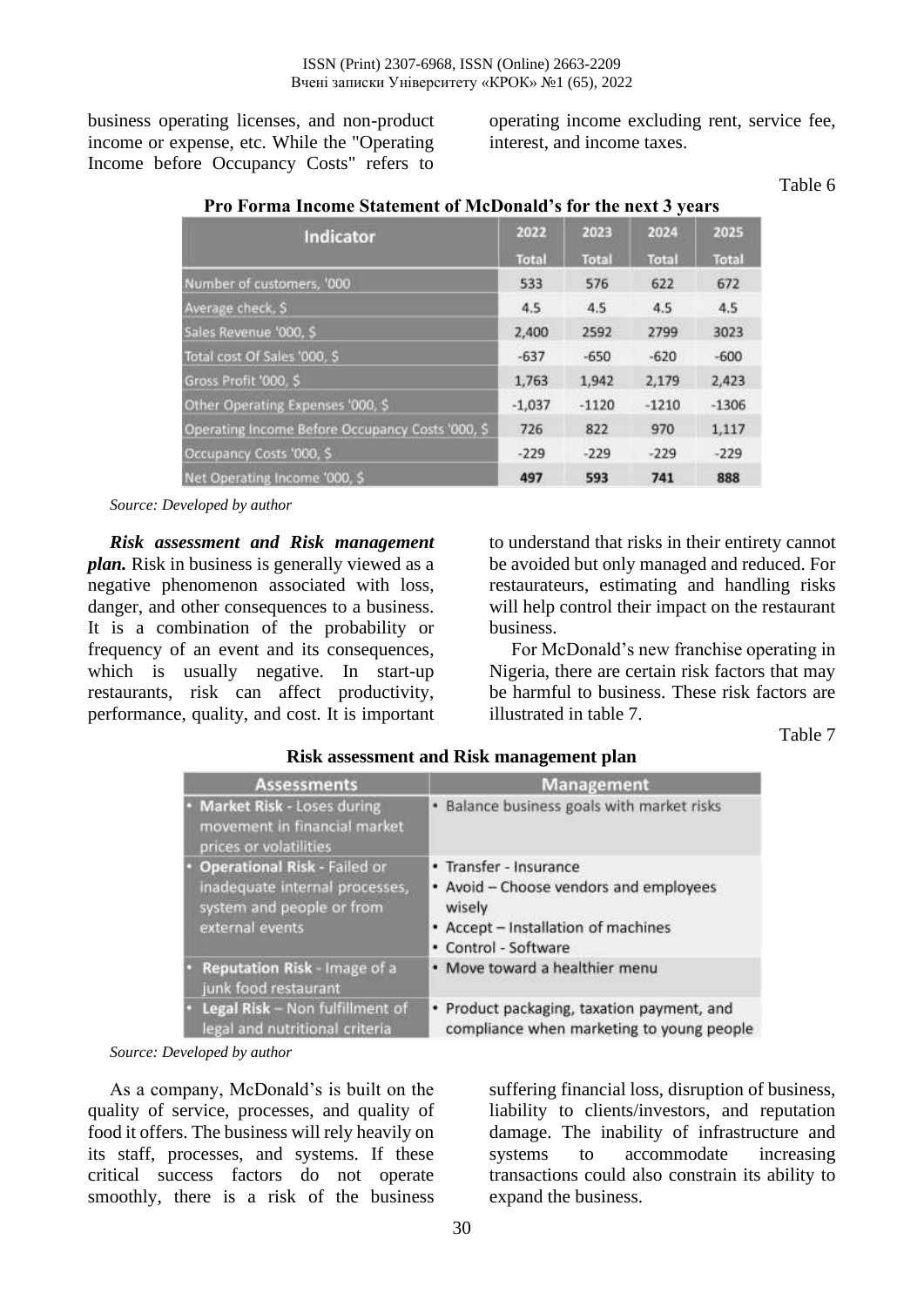Economic risk is linked with the condition and performance of a country's economy as it could affect the customers' expenditure. A poor economic condition could result in lower purchasing power of the business' customers which may give rise to a decline in the number of customers and level of transactions in the company, negatively impacting the financial performance of the company. Shareholders should consult their advisers if there is any form of doubt in the nature of their investment and the suitability in the light of their circumstances.

Risk management is basically a mechanism for measuring, monitoring, and preventing loss; but it also serves a broader and more practical purpose. An effective risk management framework needs to be aligned with the investment strategy and enable management to assure that risk processes are being efficiently defined, controlled, and monitored.

*Corporate social responsibility.* As consumers are the driving force for the restaurant industry it is important that restaurateurs make a concerted effort towards operating in ways that enhance rather than degrade the society and environment in which they operate. Corporate social responsibility (CSR) in lay terms, refers to practices and policies undertaken by businesses with the intent of having a positive influence on the environment of operation. The impact of CSR in the sector is sometimes tied to the ability of restaurants to further differentiate themselves through cause-related marketing as shown in fig. 8.

| <b>Community partner with the Sports Associations</b>                           |
|---------------------------------------------------------------------------------|
| . Encourage education programs that develop young people different levels       |
| <b>Support the Keep Nigeria Clean and Tidy Programs</b>                         |
| <b>Support Charities</b>                                                        |
| Support farmers, suppliers in fostering better raw material and business growth |
| Increase organic food options on the menu                                       |
| Reduce energy usage by 20% or more                                              |

### **Fig. 1. Sustainable Development Goals and Corporate social responsibility of McDonalds in Nigeria**

*Source: Developed by author* 

Investor Relations Management. Investor relations play a vital role in enabling businesses to manage investors' expectations. To ensure constant growth and development in a business, investors must be valued. Investors in turn would only value those businesses that are transparent and reliable with the information provided.

Most businesses make the error of neglecting investor relation until the need for actively raising funds arise; this is a poor attitude that sometimes comes with grave consequences. Determining when investors should be updated is important be it monthly, quarterly, yearly, or in-between. Restaurateurs must set aside scheduled time to accomplish routines. Communicating and ensuring that

investors have updated information is a key component. With periodic updates to investors and potential investors, restaurateurs can maintain healthy relationships with investors. When a schedule is decided for communicating with investors, it should be consistent. Another practice is to remain visible and available to investors for quick response.

*Conclusions.* This article has defined restaurant investing as finance sourcing, borrowing, and/or loaning to start, expand, support, or refurbish a restaurant business. Investing in such context entails sacrificing resources such as time, money, and/or effort for the returns in earnings over an expected period of time. The restaurant business is a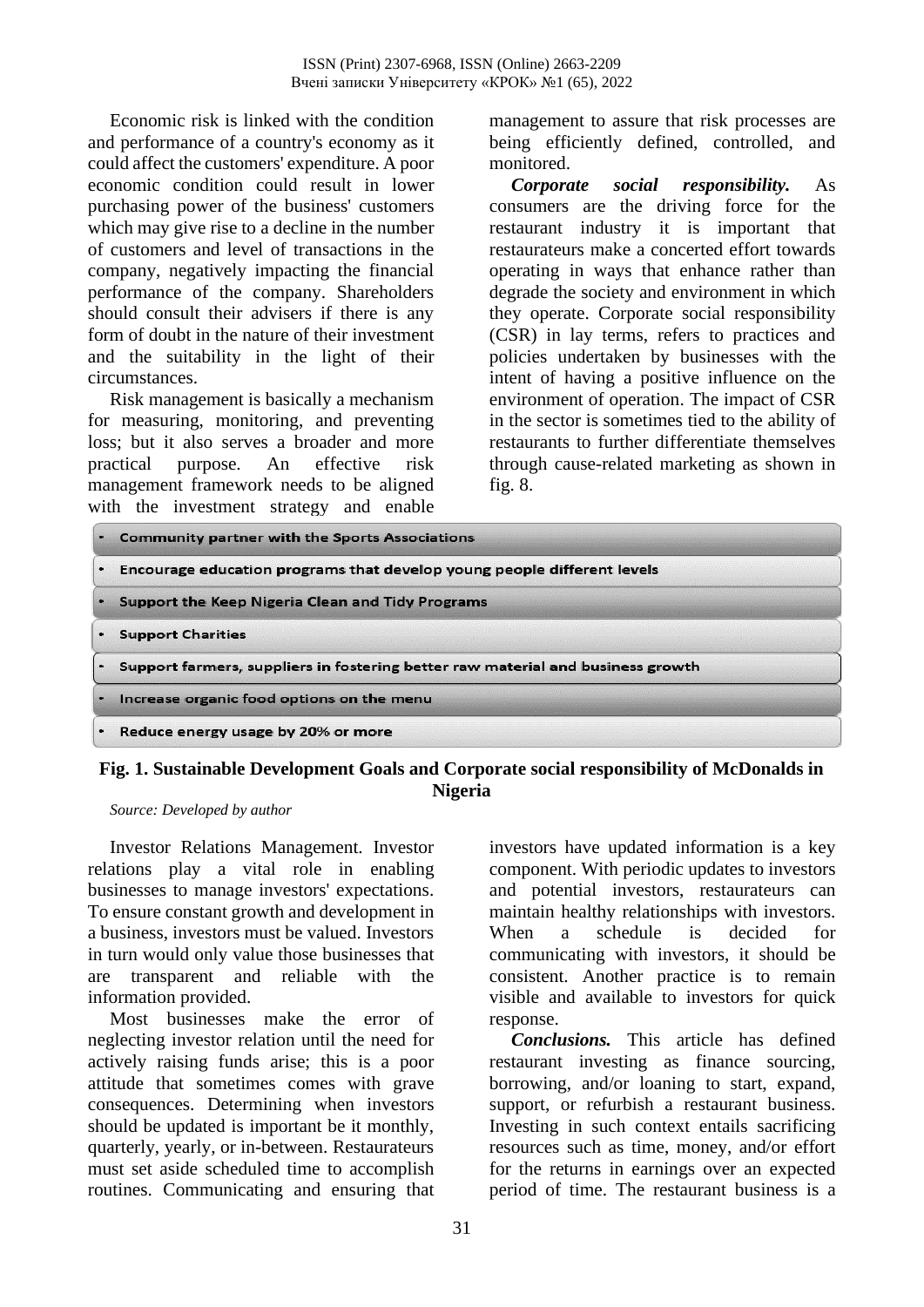rapidly growing venture that cannot be overemphasized. Though highly competitive, it is also connected to the growing need for food consumption as the world population exponentially increases too.

This article explored the Nigerian fast food industry. The success of every business is primarily connected to financing and proper investments and this article is centered on investing in restaurant businesses. In financing a business, all aspects of the relationship between business owners and investors must be considered critically. Proper communication and transparency will determine the extent to which potential investors are willing to go in serving as potential partners and business financiers of a venture.

There are various forms of investment options and a possible amount of financial aid a particular investment option could offer for restaurant businesses. The processes were reviewed. In running a restaurant business in Nigeria there are various challenges restaurateurs face. Even in the midst of an ever-growing population and growth in the quality of services in the industry. A major challenge being faced by restaurants is the rising cost of food, increasing competition due to the establishment of many restaurants, capital, tax, and quality staff.

In Nigeria, getting funding depends on connections. This article identified the various funding options. Entrepreneurs can struggle to find out how to contact funders without these connections when they approach possible investors. McDonald's – The Missing Piece of Restaurant Business in Nigeria is important to help start-ups understand and navigate the variety of funding options and entrepreneurs should familiarize themselves with the procedure of gaining such connections.

One of the largest consumer sectors in Nigeria is the restaurant business in the food industry. The major players in this industry are Tastee Fried Chicken, Tantalizers, Chicken Republic, Mr. Biggs, Sweet Sensation, and Mama Kas among others. The country's population is around 200 million. A competitor's analysis assessment was done to

review the different similar restaurant competitors.

This article analyzed the Nigerian customer preference using a survey that was developed and the result helped to determine customers' motivation to purchase, purchasing capacity, and other behavioral patterns toward the fastfood restaurant. It was determined that the motivation for consumer purchase is quick service, taste, diversity of dishes, and convenience. For the Nigerian customer dream to come true, it was evaluated that McDonald's should focus on low, middle, and working classes male and female fast-footed customers including kids, students, employees, and entrepreneurs within the age range of 8 and 45 in urban, rural, domestic, cross-cultural or international geographic regions whose degree of loyalty is hardcore due to the company's cost and time effectiveness and efficiency. McDonald's should offer a lot of goodies, toys, happy meals, and so on to attract the younger Nigerian segment audience. Happy meal, for example, is commonly known among kids around the world.

For the start-up to be efficient and effective, investors should adopt the concept of an innovative model to run the organization, business communication tools to help with limited cost, and a business strategy to ease the transition, innovation, and expansion of McDonald's in Nigeria. Investment activity serves as the basis for further development of an enterprise of any industry affiliation and form of ownership. In turn, the key to the success of the restaurant in the current economic situation is the correct choice of investment strategy.

Corporate social responsibility is very important to businesses and in order to maintain investors and attract prospective customers to the restaurant business; it is crucial to define the CSR initiative for operation. Though the franchisor has an international structure for CSR for its franchisees which was discussed; it is important to consider the dynamics of the country of operation, hence, the need to understand the steps to undertake in adopting a CSR strategy to implement CSR programs.